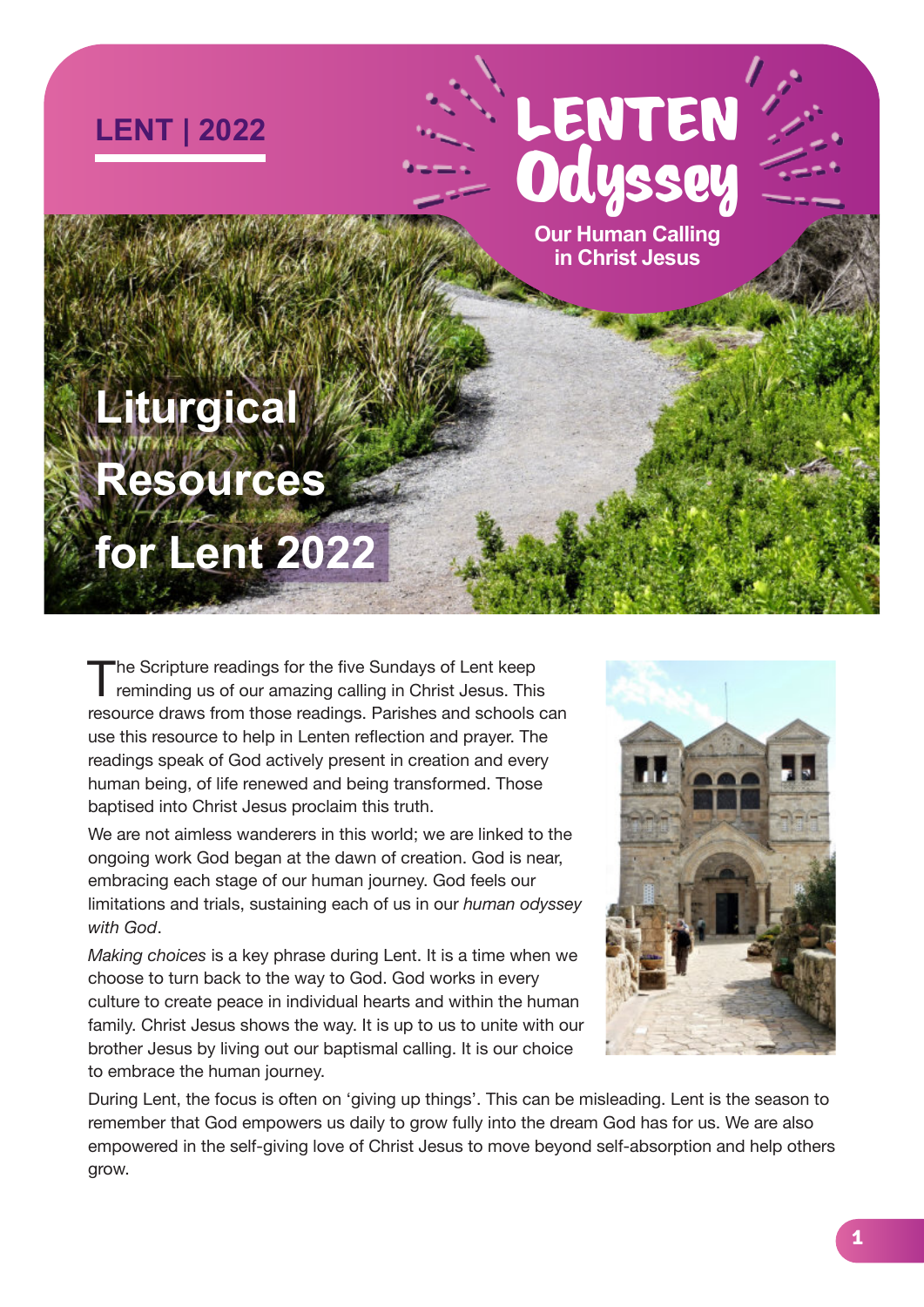There is a Christian tradition of fasting during Lent. While fasting is not an end in itself, it reminds us of our need and that God is the Giver. God is interested in our individual journeys and the journey of all humanity. God has cared for every atom and creature since time began, and we have our own particular place in that evolving human odyssey.

There is also a Christian tradition of giving to the less fortunate during Lent. Organised Lenten programs like Caritas mirror the kindness of God. Such programs help our self-reflection and evaluation of the way we live and challenge our lifestyle choices.

The Gospel of Mathew tells us to put on a happy face when we fast or care for the poor (Mt 6:16-18). The way we act is important. Jesus brought joy to those he helped – he gave new meaning to the Samaritan woman at the well; he spent time with the Centurion worried about the health of his servant.

*Water is a powerful Lenten symbol of new life*. Baptism is the Christian symbol of Easter re-birth in Christ Jesus. Caring for the Murray Darling River Basin (MDB) is a practical way of honouring God's gift of water in Australia. An ABC radio series aired from 3rd to 6th of Jan 2022 explored the historical use of the MDB, water allocations and trading, and its wetlands. The MDB is twice the size of France and supplies 60% of the nation's food and fibre. The Fitzroy and Burdekin rivers, the Eyre Basin, and coastal rivers are the focus of action by local Landcare groups. They know the impacts of increasingly rapid climate change. They act to change their habits to show more respect and care for waterways. In 2022, such commitments can be a way for individuals and communities to turn back to God.

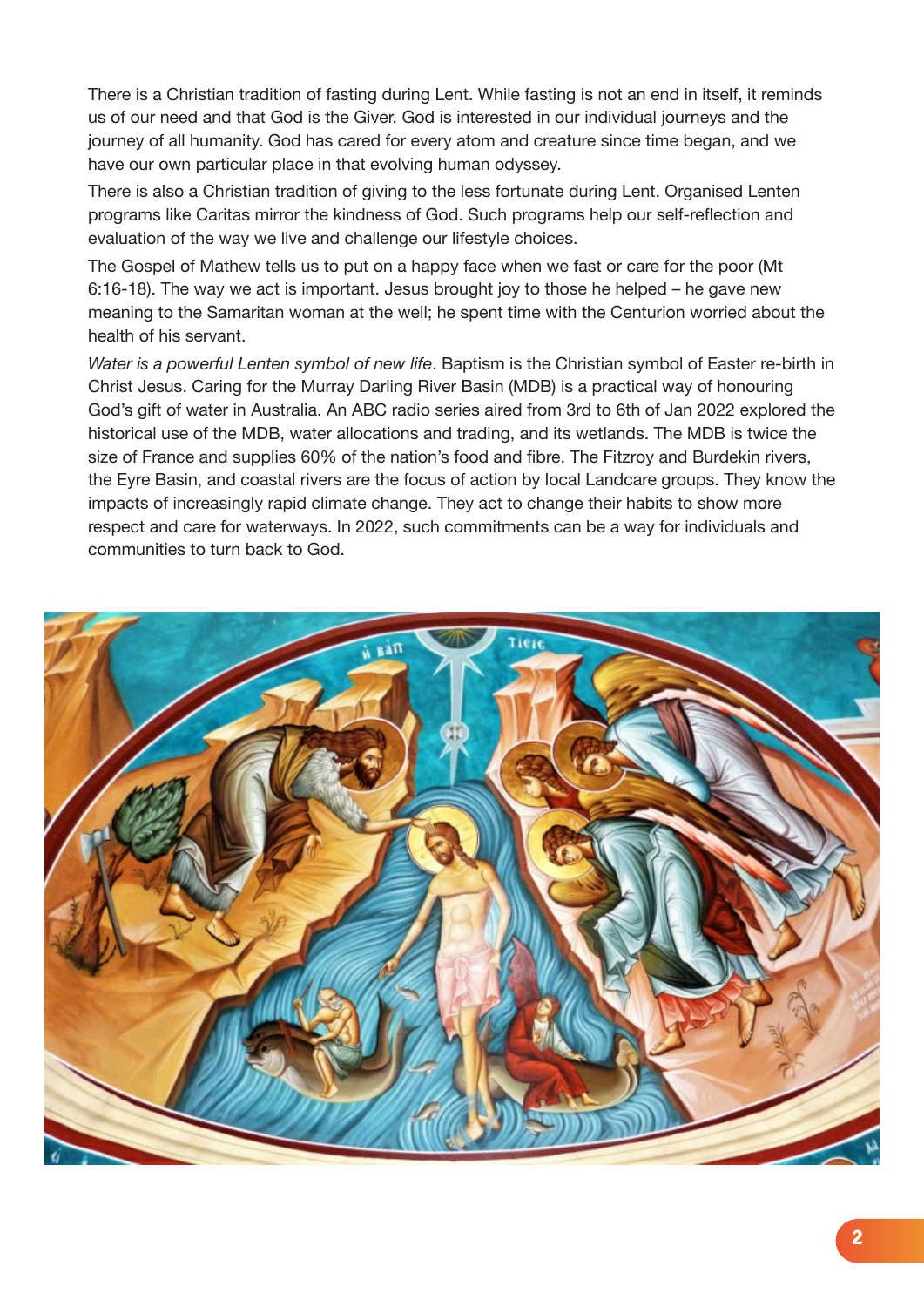

### **YEAR C First Sunday of Lent**

**The ultimate destiny of the universe is in the fullness of God … all creatures are moving forward with us and through us towards a common point of arrival, which is God.** –LS#83

## **God near in every life cycle**

**Scripture:** Deut 26; Ps 90; Rm 10; Lk 4.

**Prayer:** Creator God, you were present at the beginning of an evolving universe and in every event of human history. May we be open to your presence in our lives so that we are not wandering and perplexed. Enliven the Spirit of Jesus within us so that we are not deceived by distractions and can choose pathways that are life giving. We ask this …

#### **Prayers of the Faithful**

- 1. Tested Holy Spirit, you led Jesus into the wilderness where the evil one tempted him with promises of wealth, power, and status. May our future journeys be bound to the vision God has for each of us. We pray …
- 2. Purpose God of Abraham, you blessed his family as it wandered in the desert. May we look to the gifts and opportunities God gives us in life and, in prayer, discern life-giving pathways for ourselves and others. We pray …
- 3. Homeless God of Israel, you led the People to live in a land of milk and honey. May we be thankful for the gifts of this land and be open to share its riches with the less fortunate. We pray …
- 4. Baptism Father of Jesus, through the sacrament of baptism you unite believers in the one body of Christ Jesus. May we reclaim the gifts of our baptism and identity with those preparing for baptism this Easter. We pray …
- 5. New Creation Creator God, you inspire people of science to explore all that exists and treat it with respect. May we live in wonder at your gifts and learn to love them so we can join your Son in a new creation. We pray …

**Saintly Companions:** The lives of holy women and men that have gone before us in church communities offer examples for us to follow. Some, like Thomas Berry, helped open up the mystery of the world with a New Story. Some, like Joan Chichester, continue to speak of a church of integrity which better fulfils its mission to proclaim Good News, especially to the hidden pockets of society. Lent is a time for us to seek out the saintly companions who surround us.

**Ecological Insight:** That religion and science are incompatible is a false idea. The roots of modern scientific theories began in the monasticuniversities of Europe in the Middle Ages. Ideas about earth's solar system began with a Polish cleric. Gene theory began with experiments with peas in a monastery. In the 1880s and 1890s, many articles in the Australian Catholic Record discussed how to read Scripture in the light of Evolution – t*he Why of religion and the How of science*. Fr Josh Kureethadam in the Roman Office of Integral Human Development wrote *Creation in Crisis; Science, Ethics, Theology* (Orbis Books NY 2017).

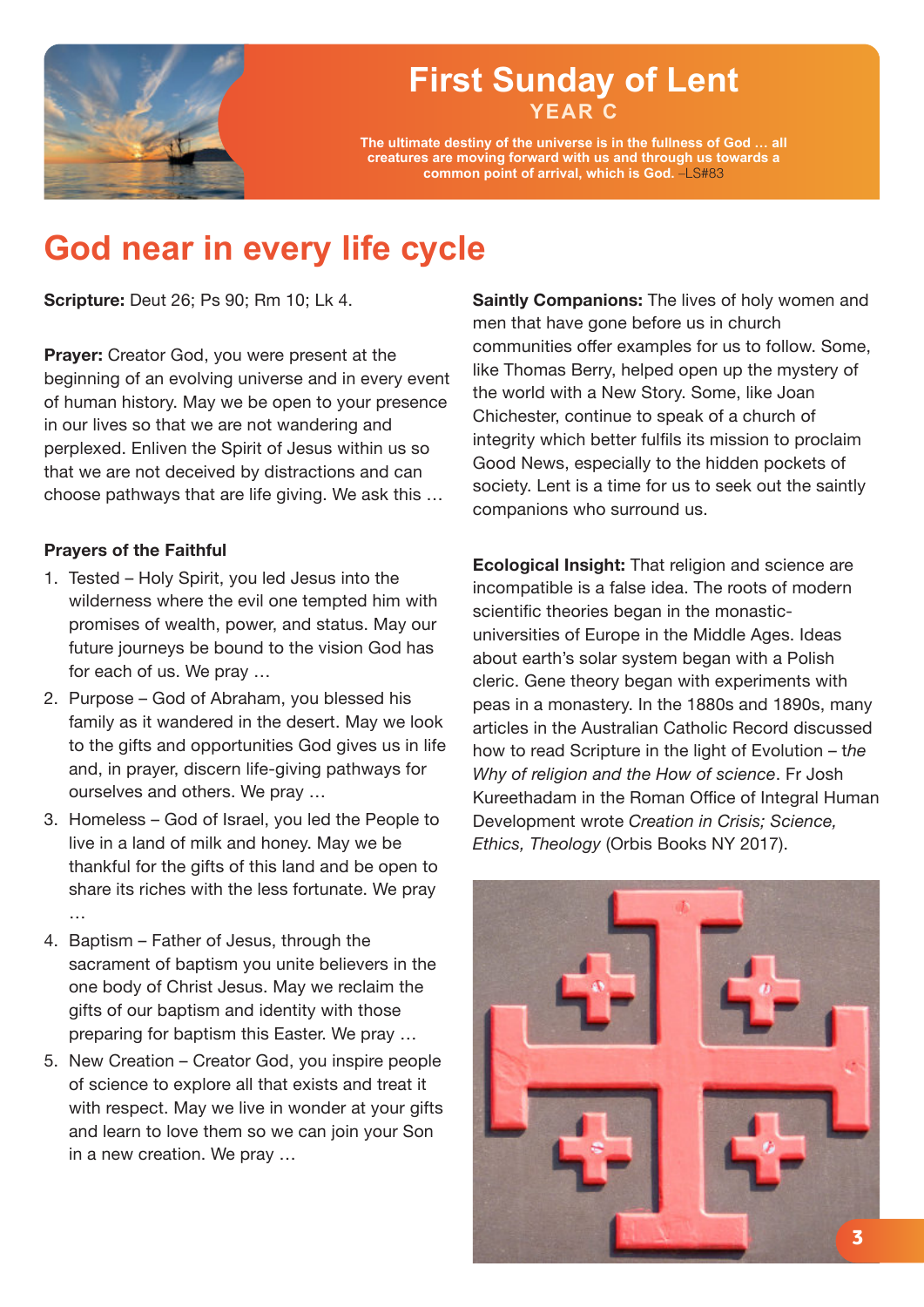

#### **YEAR C Second Sunday of Lent**

**All the goodness present in the realities and experiences of this world are 'present in God eminently and infinitely, or more properly, in each of these sublime realities is God'.** –LS#234

## **God forever faithful**

**Scripture:** Gen 15; Ps 26; Phil 3; Lk 9.

**Prayer:** God, you ordained humanity as knowing co-creators in the unfolding of the universe. In the strivings of many cultures, humanity embarks on an odyssey to find a home on earth. May your light open us to the secret vision of your will. Grant us the power to journey towards the delights of an eternal home with you. We ask this …

#### **Prayers of the Faithful**

- 1. Peoples God of Abraham, you promised that his descendants would be as numerous as the stars. May every people grow to become one with the place where they live as unique images of your own self. We pray …
- 2. Children God of Israel, in its Scriptures you made future generations a sign of blessing. May we both rejoice and be humble in the birth of a child, promising to love each one while looking with care on all the world's children. We pray ...
- 3. Loyal to Promises God of Covenants, you promised to be with the descendants of Abraham, even when they were unfaithful. May we be honest in keeping our promises to each other, always willing to forgive and start again. We pray …
- 4. Transformation God, you have travelled with Israel and the Church through many historical transitions. COVID-19 and accelerating climate change challenge the shape of life on earth. May we be open to you transforming our hearts and minds. We pray …
- 5. Earth Speaks Spirit of God, you speak to us in earth's natural cycles and physics, in its biology and animal life. May we thank the media and artists who reveal its secrets as we listen to the earth as the voice of God. We pray …

**Saintly Companions:** Holy women and men offer

examples of engaging with local cultures at particular times in the light of the Gospel. Cyril and Methodius engaged with the Slavic peoples, helping to create faith-filled languages. The diocese of Townsville engaged with reef and climate scientists to enhance school and adult education goals. The diocese runs a dedicated environmental education centre, 'Gumburu', to serve these goals.

**Ecological Insight:** The International Protocol on Climate Change (IPCC) has held many COP meetings. The 2021 gathering was in Glasgow. Member nations agreed to strengthen efforts to build local and global resilience, curb greenhouse gas emissions, and help finance developing countries. Aspiring to limit global average temperature increases to 1.5 degrees, nations at COP pledged to reduce coal power and subsidies for fossil fuels. It called for local laws to curb greenhouse gas emissions by 50% before 2030. Pope Francis asked French entrepreneurs in a 2022 audience to link vision and reality.

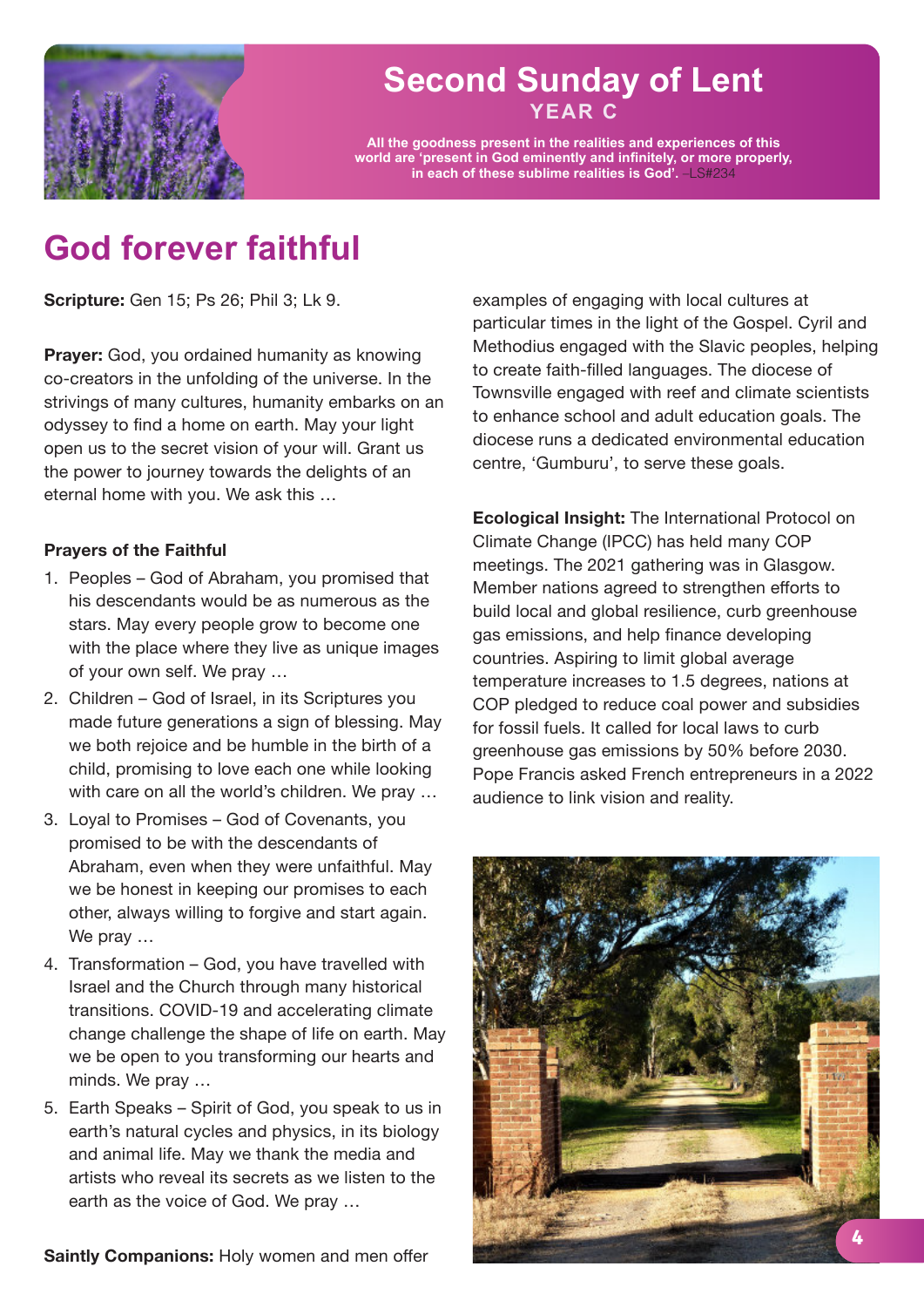

#### **YEAR C Third Sunday of Lent**

**Sunday is meant to be a day which heals our relationships with God, with ourselves, with others and with the world … the "first day" of the new creation.** –LS#237

### **God overcomes our weakness**

**Scripture:** Ex 3; Ps 102; 1 Cor 10; Lk 13.

**Prayer:** God, mysterious yet close, you revealed your inner nature by the way you shepherded the People of Israel. You forgave them when they hankered after the security of Egypt or the spoils of war under kings. Often, we are fickle and weak like them. Have mercy on us so that we turn back to you to live in the hope of bearing fruit like the fig tree in the Gospel. We ask …

#### **Prayers of the Faithful**

- 1. Awe Eternal God, you appeared to Moses in the burning bush, proclaiming '*I am who am*.' May we know that you are interested in our existence. To your glory, may our lives proclaim this truth. We pray …
- 2. Suffering Your Son Jesus truly saw those living in trauma, reaching out to them with the will to heal. May our busy lives not distract us from seeing the twin suffering of earth's systems and people around us. We pray …
- 3. Water Christ Jesus is like the rock flowing with living water in the desert. Father Creator, may images of misusing the waters of the Murray Darling Basin urge us to change our ways of living with the systems of this land. We pray …
- 4. Patience Loving Father, Jesus spoke of your patience in the parable of the barren fig tree. May we not be ruled by having to produce results, but instead be patient with others and ourselves when we make mistakes or are slow to change. We pray …
- 5. Pride Thinking that they did not need a Creator God was the first sin recorded in Genesis. Free us from believing that success depends solely on human efforts, and allow us to turn with humility to the mercy of you as the One Who Is. We pray …

**Saintly Companions:** Catholic Earthcare has been operating throughout Australian dioceses since 2002. The phrase *ecological conversion* is central to its mission. The focus of Lent is conversion: turning back to God; repenting; changing to new ways; bathing in the mercy of God; being re-baptised in Christ Jesus; becoming the first born of a new creation. Striving to act with justice and compassion during our physical life on this planet is the way we find a transcendent God. The divine present in the physical is the meaning of incarnation.

**Ecological Insight:** Every human action has an impact on the physical systems of the planet. Ecological language helps us understand this reality - *tipping point*, the moment when change becomes unstoppable, such as the melting of the Artic Permafrost, or *extinction*, a species ceasing to exist because of habitat loss. A sign of progress in human understanding is changing language – jungle becomes *rainforest*, swamp becomes *wetland*, nature becomes *earth's cycles* and *eco-systems*, competition becomes *mutualism*, and more.

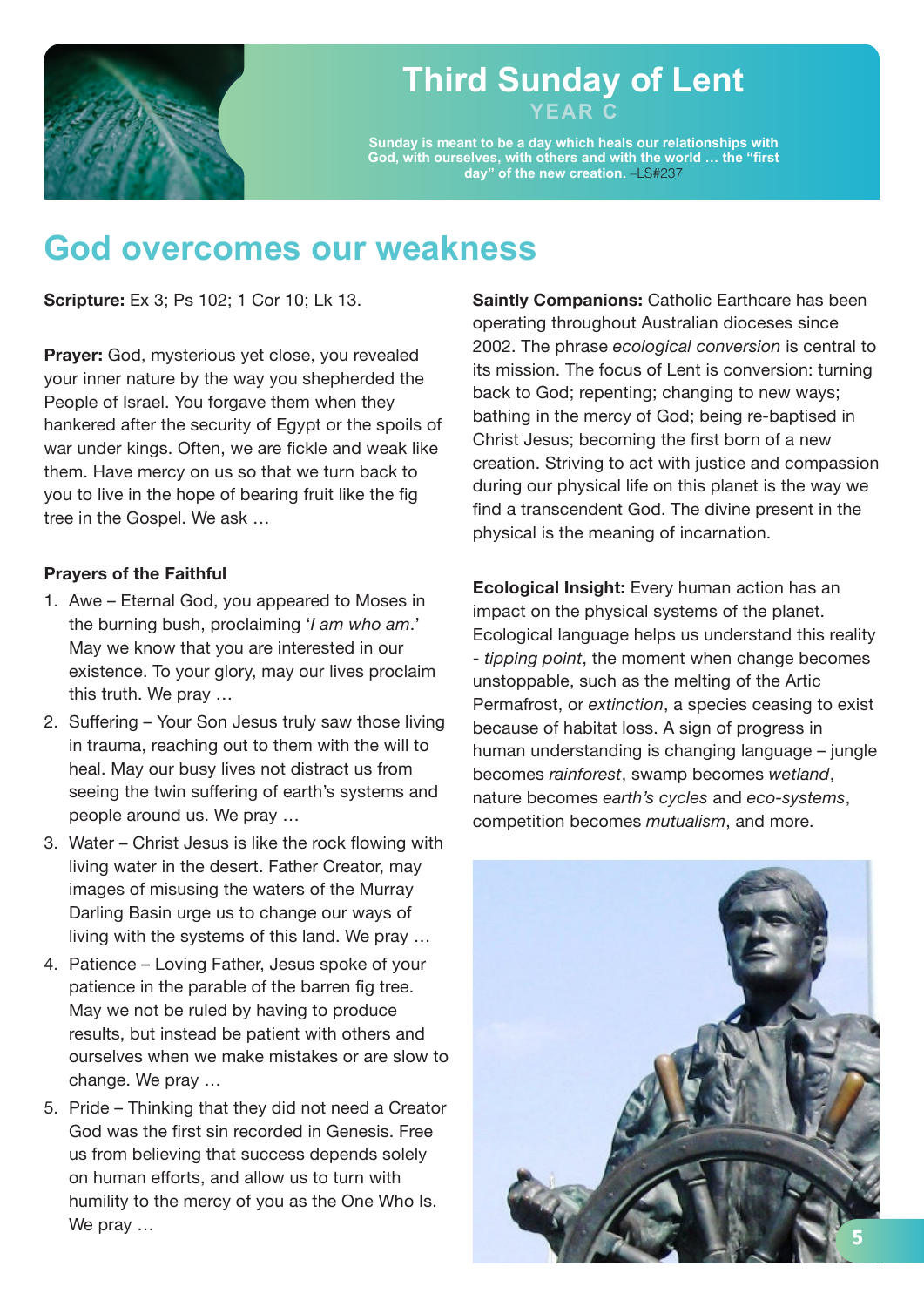

#### **YEAR C Fourth Sunday of Lent**

**We come together to take charge of this home which has been entrusted to us … we journey through this land seeking God.** –LS#244

## **Renewing the human family**

**Scripture:** Joshua 5; Ps33; 2 Cor 5; Lk 15.

**Prayer:** God of the People of Israel, you removed their shame as landless slaves and led them to taste the produce of Canaan. May we grow in respect for the place you gave us and care for it as our common home. Baptised and made a new creation in Christ, sinners no more, may we live as sisters and brothers in the one human family of God. We pray …

#### **Prayers of The Faithful**

- 1. Shame God of liberation, you freed your people from a life of slavery, taking away its shame. May we never hide our heritage, and thank God for guiding the paths travelled by our ancestors with their many turns and twists. We pray …
- 2. Manna Creator God, all the earth belongs to you. We receive its gifts like manna in the desert. May we pull back from exploiting nature or the work of others and learn to live where we are content as children within the family of God. We pray …
- 3. Defacing beauty God of Israel, their Scripture writes of the beauty of God revealed in creation and human creativity, inspiring poets and artists. May we not reduce earth to utility and deface your beauty that is revealed there. We pray …
- 4. Ambassadors God of all, you have given humanity power as co-creators, forgiving mistakes and refreshing its role as ambassadors. May we live out this calling in humble obedience and confidence. We pray …
- 5. Generous spirit Generous God, in the parable of the loving Father and the Prodigal Son, Jesus tells of your nature. May we shun a grasping and mean way of life and be ever ready to share our wealth and skills with the less fortunate. We pray …

**Saintly Companions:** Every generation sees groups pushed to the fringes of society, but they also see saintly people committed to heal and help forge new ways forward. The colonial exploitation of natural resources and vulnerable peoples has modern equivalents – the slavery of workers on ships and in factories, in restaurants and aged care facilities, trying to earn a living to raise their children. Modern piracy flourishes in the monopolies and opaque banking systems that manipulate tax laws and undermine regulations. They push ecosystems to breaking point and so do they undermine cultures. Good people using science to grow a sustainable future are modern saints.

**Ecological Insight:** Modern humanity has the knowledge and technology to begin creating a sustainable world. Nations have created a set of 17 goals: https://sdgs.un.org/goals. Pope Francis sets goals in *Laudato Si*. Welcoming UN leaders, he focused on human lifestyle: on the importance of simplicity and soberly living, of saying 'enough'. Goals 16 and 17 include values, vision, and commitment. Faith communities are well placed to help deliver on these goals. https:// www.researchgate.net/publication/ 333366882 Religion and the Sustainable Develop met\_Goals